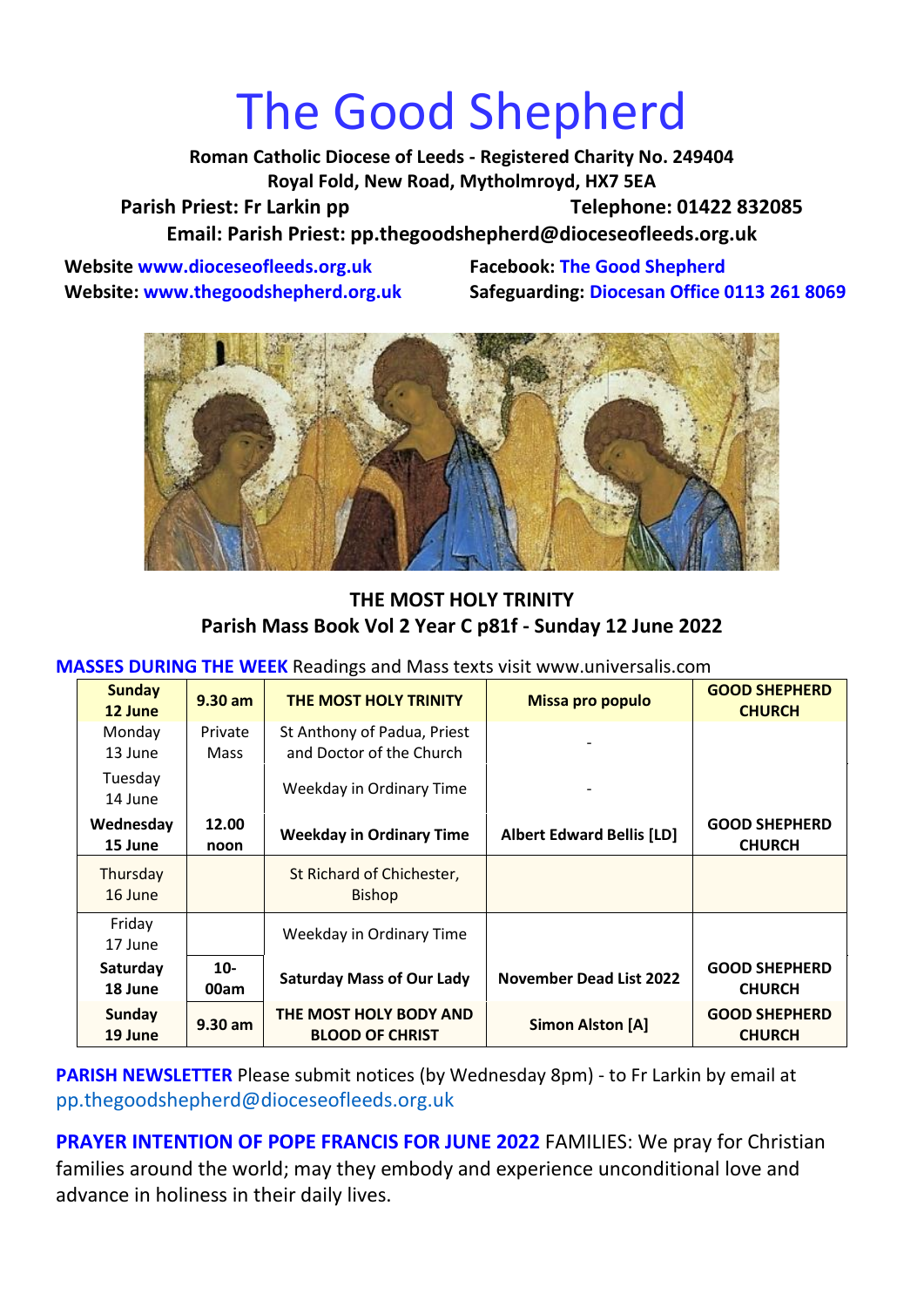**CARDINAL-DESIGNATE ARTHUR ROCHE** It was announced by the Holy Father that The Most Reverend Arthur Roche, Archbishop, Bishop Emeritus of Leeds has been appointed a Cardinal. Looking towards to the Consistory at St Peter's, Rome, on 27 August, we assure the Cardinal-designate of our prayers and best wishes.

**COULD YOU BE A FORERUNNER? – HALIFAX MISSION WEEK - EASTERTIDE 2023** we will be holding a Mission Week in the Halifax Catholic Deanery. In this week, events will be held to draw together Catholics from around the area and perhaps from outside the Church. To prepare for this, we are looking to form a group of "Forerunners" who will grow together in faith and help to organise small parish events in the run-up to the mission. The Halifax coat of arms contains the head of John the Baptist. John is known as the **"Forerunner".** When he was born, his father said to him, "You will go before the Lord to prepare his ways." *(Lk 1:76)* Forerunners will complete (at no cost to themselves) the "Called and Gifted" process is 8 x 1hr sessions of online learning and face-to-face group discussion. To learn more, or to offer yourself as a forerunner, contact **Fr Hall** on 07525 419806 or email michael.hall@dioceseofleeds.org.uk

I invite to an open meeting at St Columba's church hall (HX2 0QF) at **7.30pm on Thursday 30 June**, to meet other from the deanery who have completed the "Called and Gifted" process.

**UPDATE - SYNODAL PROCESS** I would like to invite you to **Synodal Process Phase II** which will take place on **Wednesday 22 June at 7pm**. We had a very good turnout at the first meeting with over 30 at the meeting. Please take time to consider the following questions; The parish is the presence of the Church in a given territory, an environment for hearing God's word, for growth in the Christian life, for dialogue, proclamation, charitable outreach, worship and celebration. In all its activities the parish encourages and trains its members to be evangelizers. (Evangelii Gaudium 28)

- 1. What, within our current practice as a parish and diocese, helps to fulfil this vision?
- 2. What would our parish and diocese look like if this vision was being fully lived?
- 3. What practical steps can we take to move towards that fully lived reality?

If you would rather engage with the process online, you can complete an online questionnaire at [https://www.dioceseofleeds.org.uk/parish-to-mission/online-survey/.](https://www.dioceseofleeds.org.uk/parish-to-mission/online-survey/)

**FATHER JOHN** We are organising a memorial stone to be sited at the front of the church alongside Father Peter and Nigel, this may take some time but be assured it is in hand. Also, Sean has amazingly sourced at gingko peace tree that has seeded from one in Hiroshima, when it is ready it will be planted in our grounds in memory of Fr John, as we all know justice and peace issues were especially close to his heart so this is a very fitting tribute.

**DATE FOR YOUR DIARY Sunday 3 July**, after Mass we will be having a 'shared brunch', this will be a simple opportunity for everyone to gather together in fellowship. We will make bacon or sausage butties and vegetarian options. The children/young people will be holding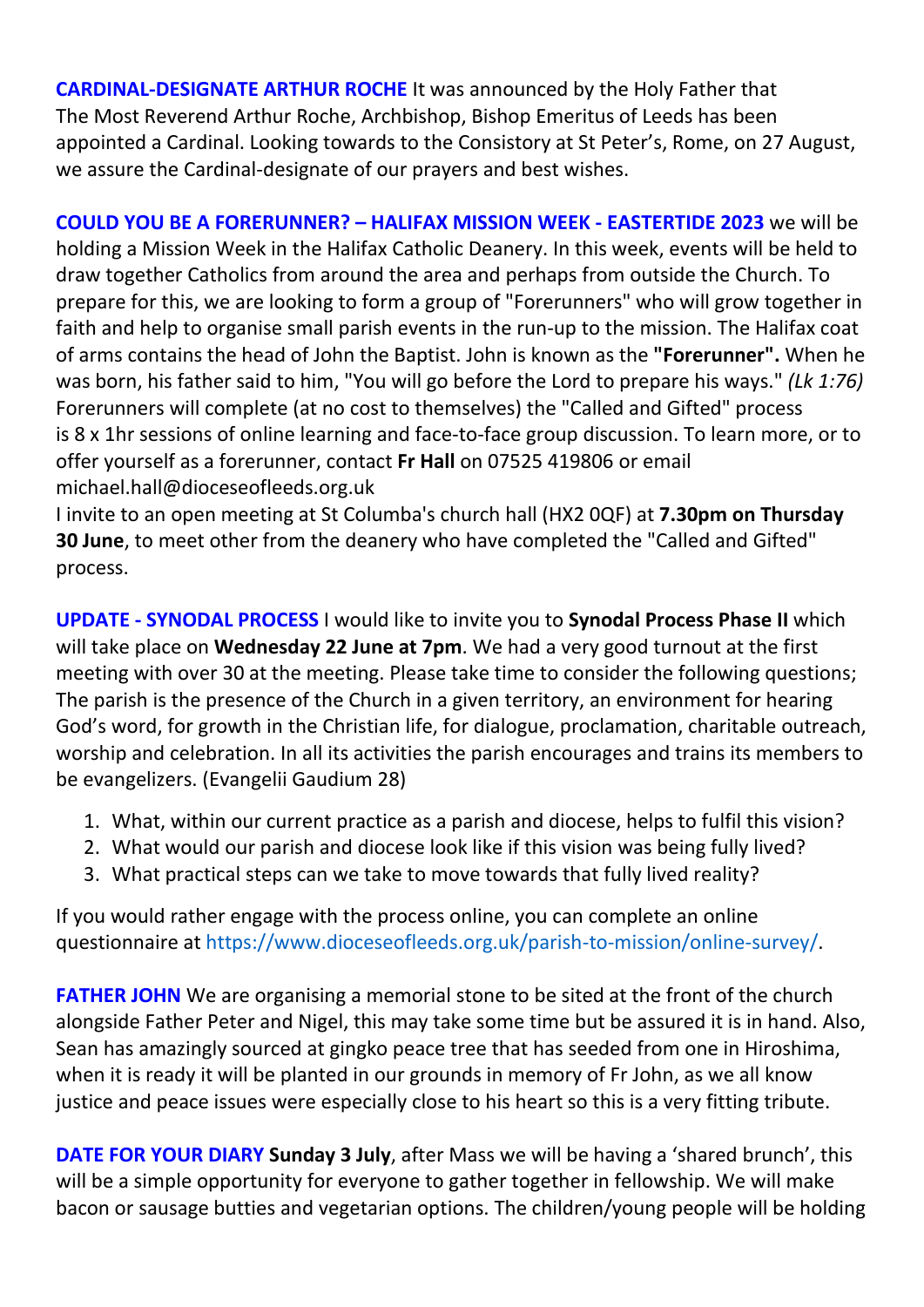a stall and performing some poetry. We will be charging for this to cover costs of ingredients and then anything left over will be given to the children/young people to send to a charity of their choice.

**MUSIC AT THE GOOD SHEPHERD** is in need of your help if we are not to see Sundays with no live music. Our band of musicians is dwindling now and there are no replacements coming in from yourselves, the people of the Good Shepherd, to take a regular place at the organ or piano. Things will be more difficult as the holiday season sees people away. This appeal is for anyone who feels called to play once a month- if only for the four hymns- or to join music group, especially with a melody instrument, let Paul Newman, Fr Larkin, or any member of music group, know. Thank you.

**SMALL APPLIANCES APPEAL** St Vincent's Centres, Leeds and Bradford are in need of donations of small domestic appliances in order to: **Raise** money for our supportive services through sales **Provide** quality goods at modest prices to those facing hardship **Reuse** and recycle to help reduce waste **We're accepting:** Kitchen appliances such as toasters, microwaves, slow cookers, sandwich makers, kettles, mixers, steamers, blenders, coffee makers. Small domestic appliances such as hairdryers, hair curlers/straighteners, heaters (fan/oil/halogen/electrical), irons & other steamers, table/floor lamps. Please ensure all donated items are clean, in working condition and CE marked. Boxes and instructions not essential, but please provide if available. **Collections:** Drop off your donations directly to St Vincent's: open 9am – 4pm Monday to Saturday. **Edward House, 217 King Cross St, Halifax HX1 3JL** would be extremely helpful.

**NOVENA TO OUR LADY OF UNFAILING HELP** 18 – 26 July, Leeds Cathedral, Mondays – Fridays at 6.15pm; Saturdays and Sundays at 5.00pm.

**ANNUAL MASS AT FOUNTAINS ABBEY** Mass for the Feast of St Benedict at Fountains Abbey 12.00 Noon Monday 11 July 2022 - Entry is via The Visitor's Centre. Principal Celebrant; Fr Elliott Wright, Priest at St Robert's, Harrogate.

**HALIFAX FOOD BANK** is still providing food to 200 people each week, please help if you can.

**FLOWER ROTA** 12 June Maureen & Frank Flynn, 19 June Jean & David Marsh, 26 June Liz Bavidge.

## **CHURCH WEEKEND Friday 30 Sept - Sunday 02 Oct, 2022**

Halton Gill Bunkbarn, Skipton BD23 5QN

**Accommodation:** up to 35 in 8 bedrooms.

**Cost:** £35 per person (this covers the cost of accommodation. Food / outings are extra) under 3s free. **Deposit** of £20 per person on booking **You need to bring**: pillow case and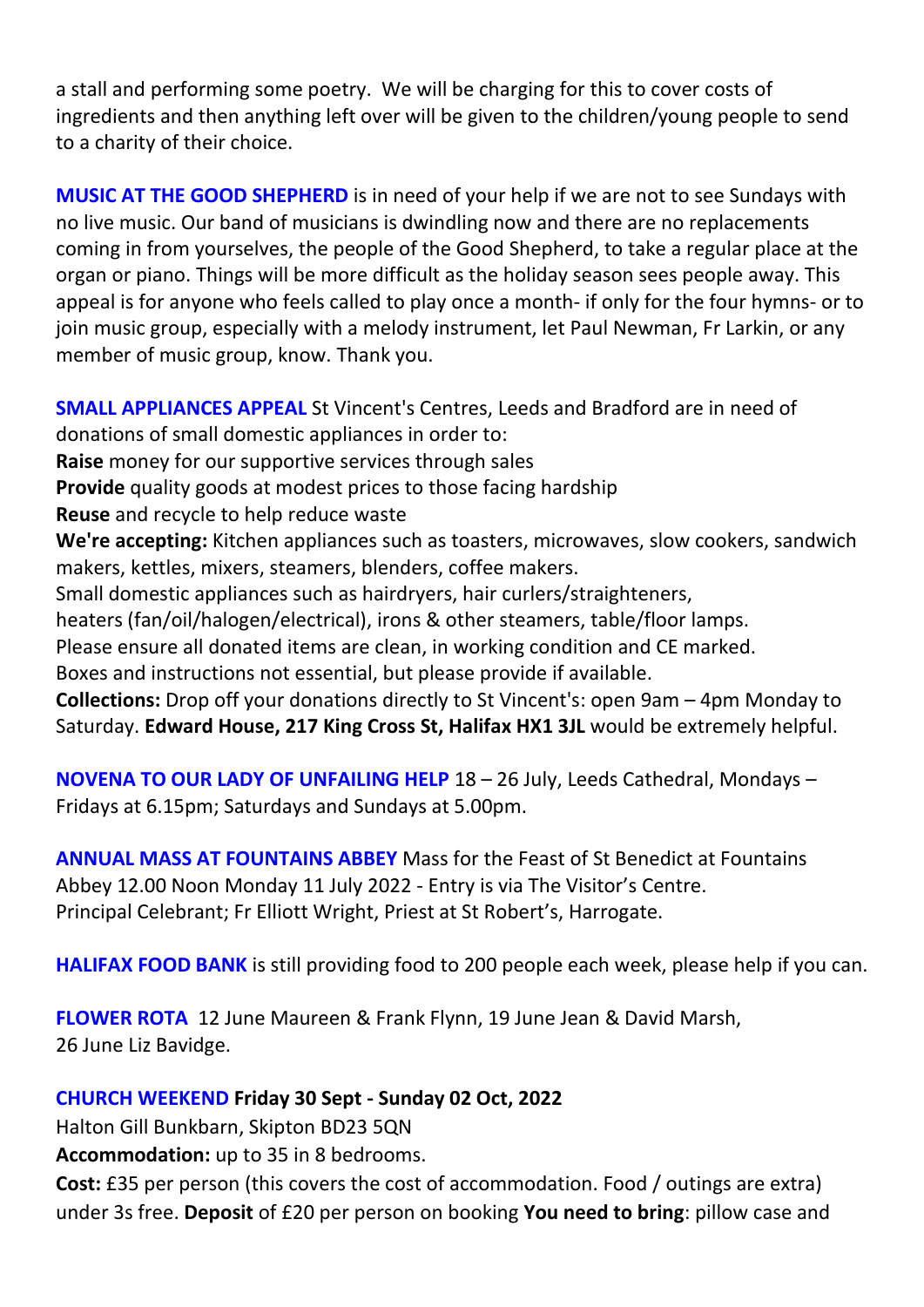sleeping bag/sheet and duvet; towels; swimming gear if you want a sauna; waterproofs and wellies! All welcome. Booking Forms at The Back of Church; See Maggie or David.

## **CHILDREN AND YOUNG PEOPLE AT THE GOOD SHEPHERD**

TODAY - JUNE 12: an extra Footsteps 10.30am-12pm.

**JULY 3 AFTER MASS** A church brunch morning with poems, performance and a stall from the children and young people. The two Footsteps groups will be working towards the 3 July on the theme of 'Peace'. Children can come to one or both meetings. Maggie & Emma

**WELCOMING UKRAINIAN REFUGEE FAMILIES** As an acknowledged Principal Sponsor by the Home Office, Catholic Care have the expertise to support the Welcome of Ukranian Refugees and are working hard to do so. Please keep up to date through the website [www.catholic-care.org.uk](http://www.catholic-care.org.uk/) . If you are interested in welcoming refugees, contact [sue.parsons@catholic-care.org.uk](mailto:sue.parsons@catholic-care.org.uk) to register you interest and for further information.

**THE HOLY TRINITY - THE MARK 10 MISSION** On this Solemnity of The Most Holy Trinity and we have two new liturgies to help you celebrate with children.

The Holy Trinity is the central mystery of the Christian life. In these two liturgies we unpack this great mystery of one God in three persons. As you can see in the pictures above, I follow Saint Patrick's lead and use the shamrock leaf to help. I also create a multi-coloured juice to show how sometimes the mystery can be misunderstood. Most importantly, through these liturgies, we want children to know that the Holy Trinity is a relationship of infinite love and one that each and every one of us is invited into and belongs within. It has been wonderful to see so many schools already registering for our Mark 10 Mission Day on Friday June 24th. If you haven't already done so, please check out the link below to learn more about our fundraising day on the Solemnity of the Sacred Heart. (Click on this link) **[The Mark 10 Mission Day](https://www.themark10mission.co.uk/the-mark-10-mission-day)**

We hope you and the children love these Holy Trinity liturgies! It was an exciting challenge to decide how to best present this tricky teaching but we hope it helps the children and teachers understand the mystery a little better and they can experience the love of the Trinity through them. Thank you as always for your support.

Follow the links below to find the videos we have created 'Little Liturgies' for children in EYFS, KS1 and Children's Liturgy at church.

Click <https://www.themark10mission.co.uk/little-liturgies> Click on <https://www.themark10mission.co.uk/new-202122-episodes> Please visit **THE MARK 10 MISSION** YouTube channel – like, share and subscribe.

**TUESDAY PRAYER ZOOM ROTA** if there is anyone who would like to lead a session, please email jeanmarsh48@btinternet.com July 5 John and Cathy Duffy / August 2 Patricia and Paul Newman / Sept 6 Anne and Mike Plunkett. Please swap with someone else if you find you are unavailable on the date suggested.